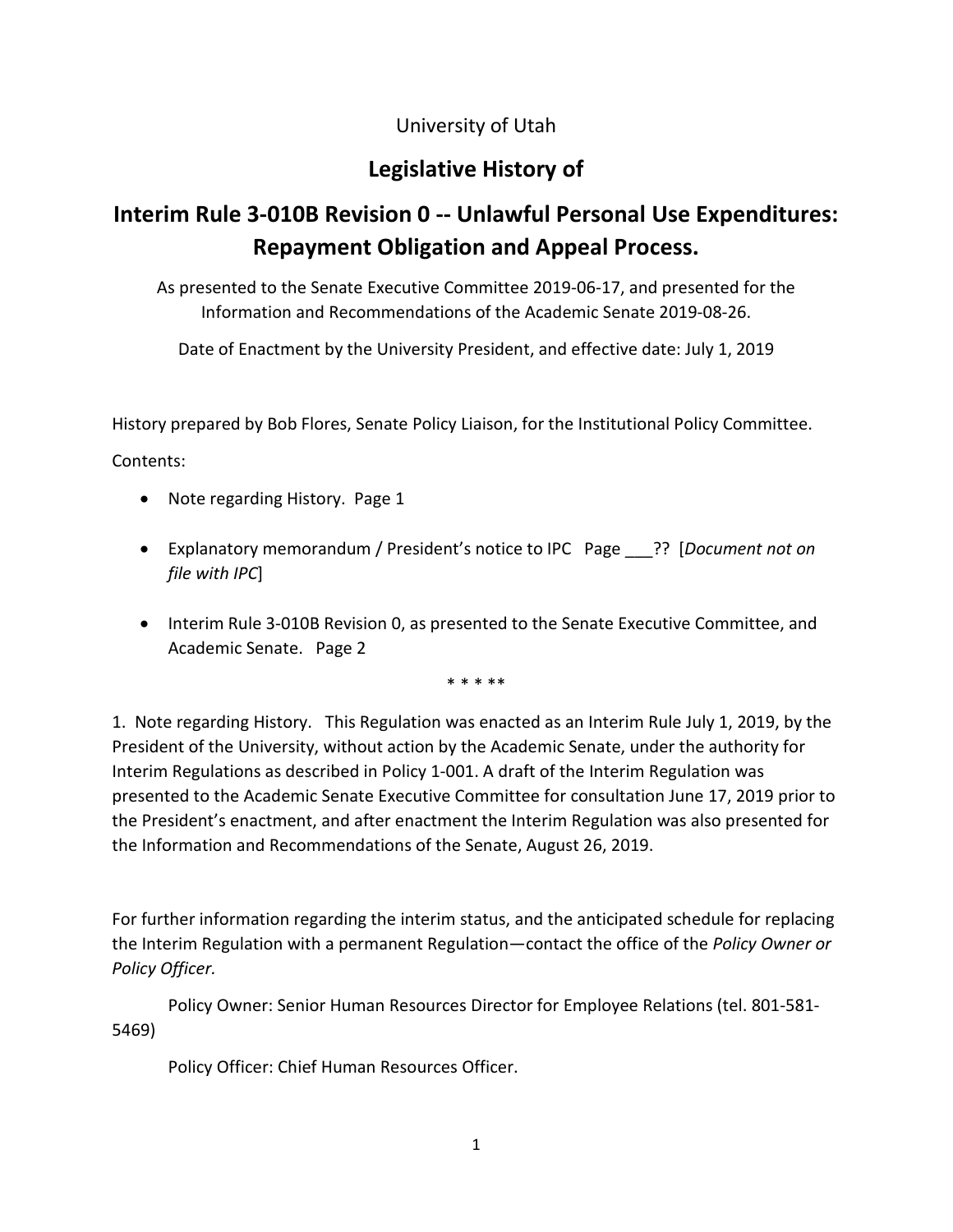**[DRAFT 2019-05-07 For discussion purposes only. For Senate Executive Committee June 17 meeting. Seeking input on contents and on plan for obtaining further faculty perspective consultation to refine further, before implementing as either Interim or permanent version. ]**

**Interim Rule R3-010B:** Unlawful Personal Use Expenditures: Repayment Obligation and Appeal Process

#### **I. Purpose and Scope**

To provide for repayments related to unlawful personal use expenditures by employees of the University of Utah and to identify a relevant appeals process, pursuant to Utah Code § 53B-7-106 "Personal use expenditures for officers and employees of institutions of higher education."

#### **II. Interim Rule**

- A. An "unlawful personal use expenditure" is an expenditure of University funds: (1) for a purpose unrelated to the individual's University employment activities; and (2) that primarily furthers a personal interest of the employee or the employee's family, friend or associate. A de minimis or incidental expenditure or an expenditure of an authorized vehicle allowance does not constitute an unlawful personal use expenditure.
- B. Unlawful personal use expenditures are prohibited.
- C. If the University finds that an employee has intentionally engaged in an unlawful personal use expenditure, the employee is required to pay the amount of the unlawful personal use expenditure to the University plus an administrative penalty in an amount equal to 50% of the unlawful personal use expenditure.
- D. The University may withhold from the employee's wages the amount of the unlawful personal use expenditure plus the administrative penalty.
- E. The University finding of an unlawful personal use expenditure should be reported to Human Resources, Internal Audit and the applicable Department Head.
- F. A University finding that an employee must repay an unlawful personal use expenditure may be appealed.
	- i. To appeal, employee shall submit a written statement to the Chief Human Resource Officer within five (5) business days of the University's finding. The statement shall include specific information relevant to the appeal including circumstances related to the expenditure, including dates, times, locations, and individual(s) involved. When appropriate the Chief Human Resource Officer may designate another person to consider the appeal.
	- ii. If an appeal is timely submitted, the withholding of wages in section D shall not occur until after the appeal process has confirmed the violation.
	- iii. Upon completion of review the Chief Human Resource Officer or designee will issue a memorandum to the employee regarding the decision on the appeal.